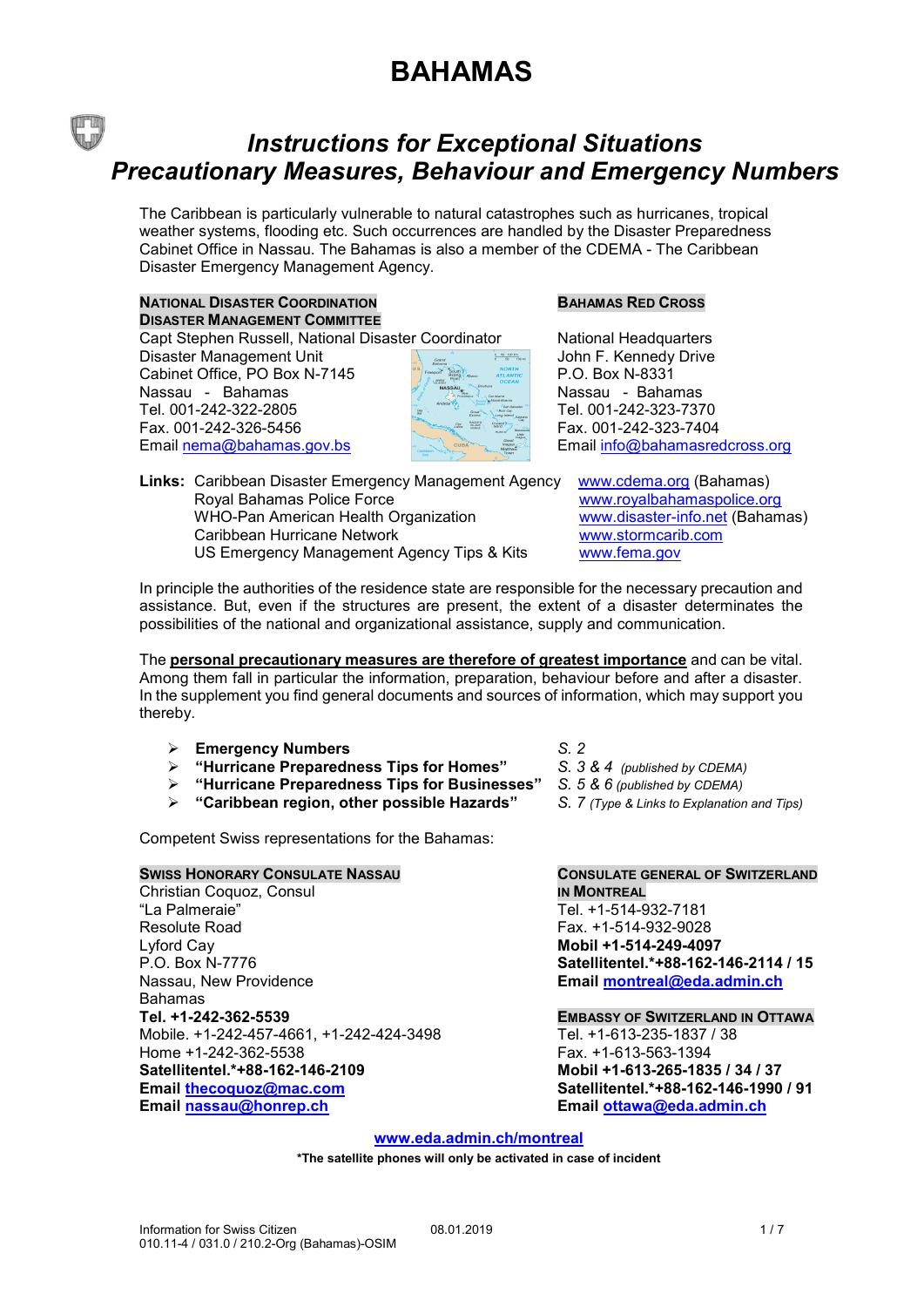### *Emergency Numbers*

| <b>Name</b>                                                              | <b>Phone Prefix</b><br>(if not mentioned) $+1$ -242                   |  |  |
|--------------------------------------------------------------------------|-----------------------------------------------------------------------|--|--|
| <b>My personal emergency numbers</b>                                     |                                                                       |  |  |
|                                                                          |                                                                       |  |  |
|                                                                          |                                                                       |  |  |
|                                                                          |                                                                       |  |  |
| <b>General</b>                                                           |                                                                       |  |  |
| <b>National Disaster Coordination (CDEMA)</b>                            | 322-2805                                                              |  |  |
| National Emergency Management Agency (NEMA)                              | 322-6081/5                                                            |  |  |
| <b>National Emergency Medical Services</b>                               | 323-2597                                                              |  |  |
| Police / Fire Brigade                                                    | 322-4444, 911,919                                                     |  |  |
| <b>Bahamas Red Cross</b>                                                 | 323-7370                                                              |  |  |
| Bahamas Air Sea Rescue Assoc. (BASRA)                                    | 322-7412, 325-8864                                                    |  |  |
| Honorary Consulate of Switzerland in Nassau                              | 362-5539 / Sat.+88-162-146-2109<br>457-4661/424-3498                  |  |  |
| <b>Consulate General of Switzerland in Montreal</b>                      | +1-514-932-7181 / Mob. +1-514-249-4097<br>Sat. +88-162-146-2114 or 15 |  |  |
| Embassy of Switzerland in Ottawa                                         | +1-613-235-1837 or 38<br>Mob. +1-613-265-1835 or 34 or 37             |  |  |
| <b>Nassau</b>                                                            |                                                                       |  |  |
| Princess Margaret Hospital ambulance                                     | 326-7014 / 322-2861                                                   |  |  |
| Doctors Hospital ambulance service                                       | 302-4747                                                              |  |  |
| Med Evac ambulance/emergency airlift services                            | 376-2719 / 322-2881                                                   |  |  |
| DHHS Emergency Medical Transport Service-formerly Global                 | 302-4721                                                              |  |  |
| Med-Tec ambulance/emergency airlift services                             | 328-5596 / 7 / 8                                                      |  |  |
| Stat Care Medical & Emergency Centre<br><b>Bahamas Hyperbaric Centre</b> | 362-5765 / 422-2434                                                   |  |  |
| <b>Freeport</b>                                                          |                                                                       |  |  |
| <b>Rand Memorial Hospital</b>                                            | 352-6735 / 350-6700                                                   |  |  |
| Ambulance                                                                | 352-2689                                                              |  |  |
| <b>Ambulance/Air Ambulance Services</b>                                  |                                                                       |  |  |
| AAS Life Flight                                                          | 377-1606, 323-2186                                                    |  |  |
| Med Evac                                                                 | 376-2719, 22-2881                                                     |  |  |
| Advanced Air Ambulance (AAA)                                             | 1-800-633-3590 / collect 1-305-232-7700                               |  |  |
| Aero jet Intl                                                            | 1-800-443-8042 / collect 1-954-776-6800                               |  |  |
| Air Ambulance Network Inc (AANI)                                         | 1-800-443-8042 / collect 1-727-934-3999                               |  |  |
| Able American Jet                                                        | 1-800-ABLE JET (225 3538)<br>1-800-526-1071 /collect 1-561-465-0893   |  |  |

### **Hurricane rating**

| Category 1 | Winds 74-95mph, storm surge 4-5 ft above normal                |
|------------|----------------------------------------------------------------|
| Category 2 | Winds 96-110 mph, storm surge 6-8 ft above normal              |
| Category 3 | Winds 111-130 mph, storm surge 9-12 ft above normal            |
| Category 4 | Winds 131-155 mph, storm surge 13-18 ft above normal           |
| Category 5 | Winds over 155mph, storm surge greater than 18 ft above normal |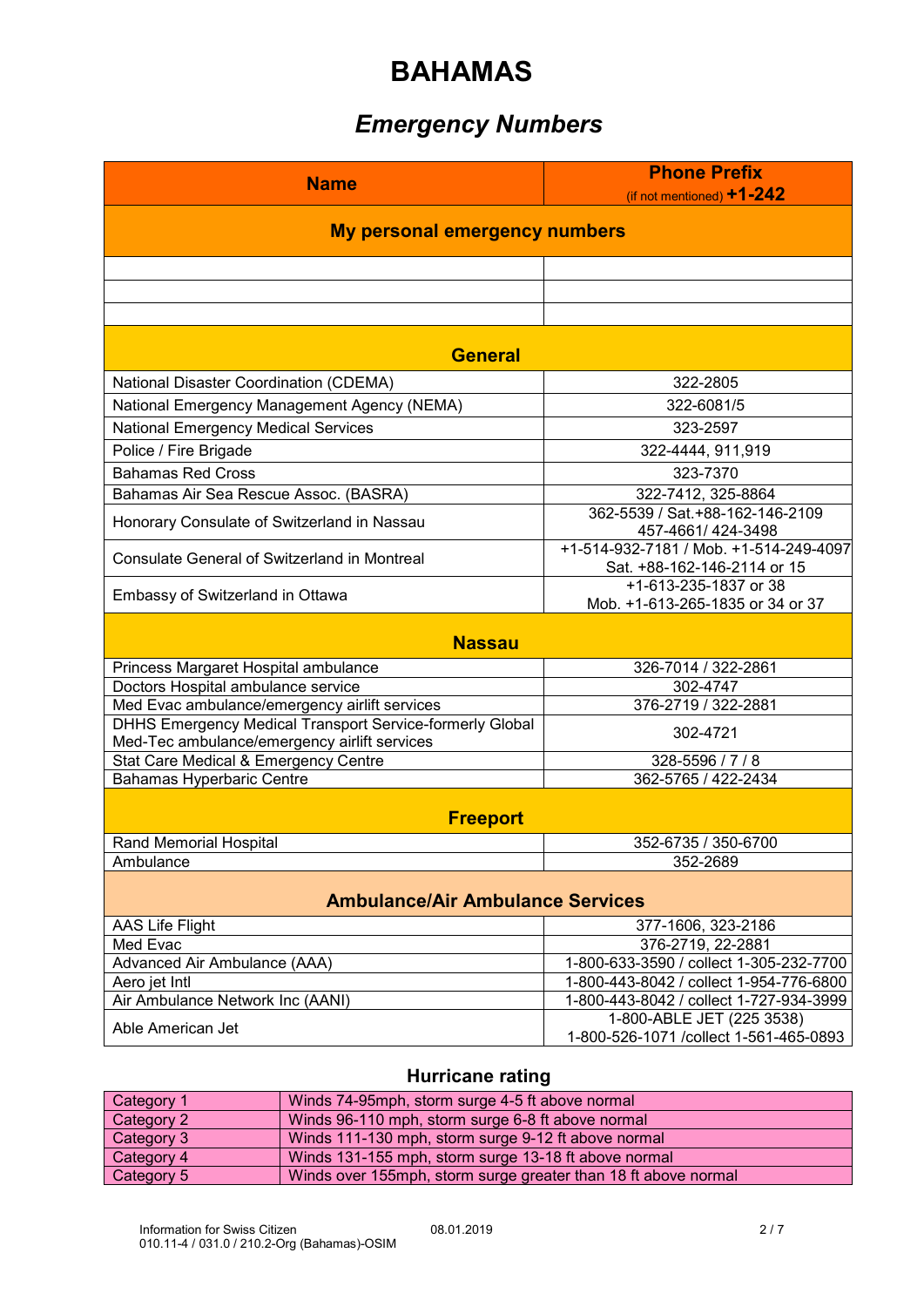### **Hurricane Preparedness Tips for Home**

*Hurricanes can be dangerous, listening to the hurricane warning messages and planning ahead can reduce the chances of injury or major property damage*

### **BEFORE**

- **Know your Emergency Shelters.** Contact the National Disaster Office for the closest shelters.
- **Have disaster supplies on hand**
	- Flashlight and extra batteries
	- Portable, battery-operated radio and extra batteries
	- First aid kit
	- Non-perishable (canned food) and water
	- Non-electric can opener
	- Essential medicines
	- Cash and credit cards
	- Sturdy shoes
- **Protect your windows.** Permanent shutters are the best protection. A lower-cost approach is to put up plywood panels. Use 1/2 inch plywood--marine plywood is best--cut to fit each window. Remember to mark which board fits which window. Pre-drill holes every 18 inches for screws. Do this long before the storm.
- **Trim back branches from trees.** Trim branches away from your home and cut all dead or weak branches on any trees on your property.
- **Check into your Home and Auto Insurance.** Confirm that policies are valid and coverage is appropriate.
- **Make arrangements for pets and livestock.** Pets may not be allowed into emergency shelters for health and space reasons. Contact your local humane society for information on animal shelters.
- **Develop an emergency communication plan.** Make sure that all family members know what to do. Teach family members how and when to turn off gas, electricity, and water. Teach children how and when to call police or fire department and which radio station to tune to for emergency information. In case family members are separated from one another during a disaster (a real possibility during the day when adults are at work and children are at school), have a plan for getting back together.

#### **Hurricane Watches and Warnings**

A hurricane watch is issued when there is a threat of hurricane conditions within 24-36 hours. A hurricane warning is issued when hurricane conditions (winds of 74 miles per hour or greater, or dangerously high water and rough seas) are expected in 24 hours or less.

#### **DURING A HURRICANE WATCH**

- Listen to the radio or television for hurricane progress reports.
- Check emergency supplies.
- Fuel car.
- Bring in outdoor objects such as lawn furniture, toys, and garden tools and anchor objects that cannot be brought inside.
- Secure buildings by closing and boarding up windows.
- Remove outside antennas and satellite dishes.
- Turn refrigerator and freezer to coldest settings. Open only when absolutely necessary and close quickly.
- Store drinking water in clean jugs, bottles, and cooking utensils.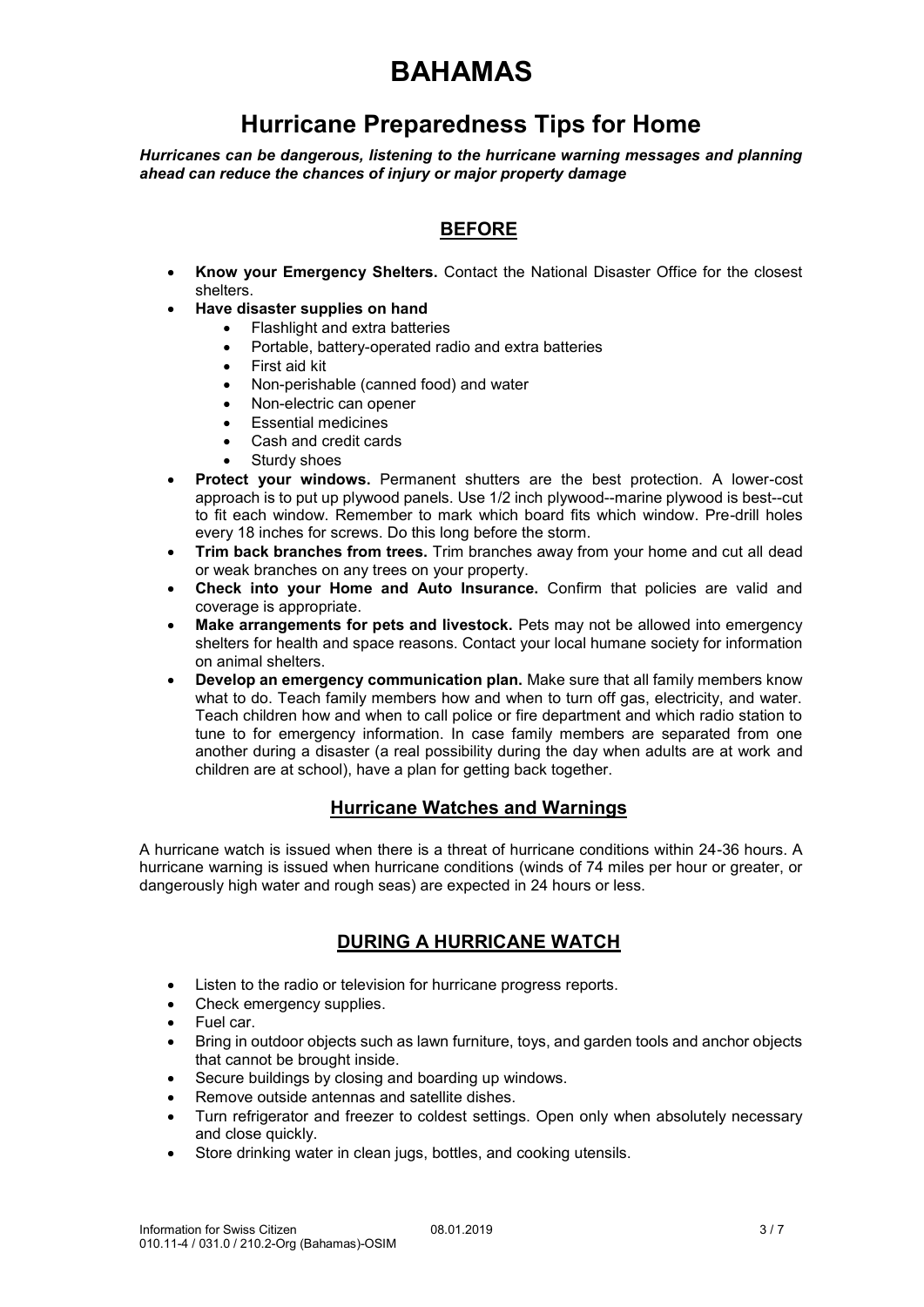#### **DURING A HURRICANE WARNING**

- If you need to evacuate your home, lock up home and go to the nearest shelter.
- Take blankets and sleeping bags to shelter.
- Listen constantly to a radio or television for official instructions.
- Store valuables and personal papers in a waterproof container on the highest level of your home.
- Stay inside, away from windows, skylights, and glass doors.
- Keep a supply of flashlights and extra batteries handy. Avoid open flames, such as candles and kerosene lamps, as a source of light.
- If power is lost, turn off major appliances to reduce power "surge" when electricity is restored.

**Tips by CDEMA** Caribbean Disaster Emergency Management Agency [www.cdema.org](http://www.cdema.org/)<br>see also US Emergency Management Agency Tips and Kits www.fema.gov **US Emergency Management Agency Tips and Kits**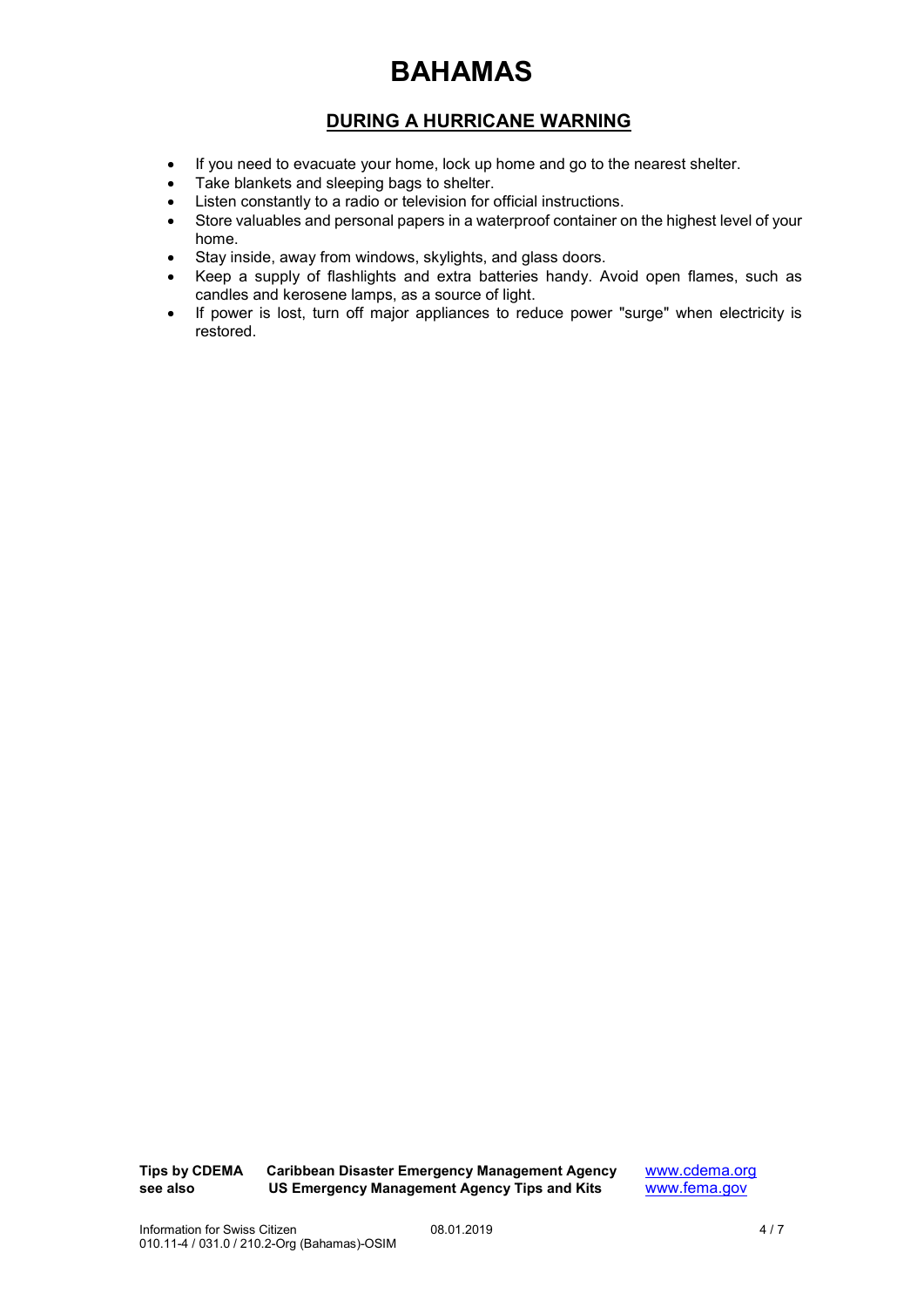### **Hurricane Preparedness Tips for Businesses**

*Have you ever considered the catastrophic effects a hurricane may have on your business, your employees and your life?*

#### **DEVELOP A WRITTEN PLAN**

Developing a written preparedness plan and training employees to implement it is critical. The following guidelines are provided to assist you in the development of your plan.

When you develop your written plan, make sure to address the following major areas:

- 1. Make plans for the protection of plant and equipment.
- 2. Develop a staffing policy that identifies essential employees and which of them, if any, must remain at the facility during the hurricane. The policy should identify when employees will be released from work as well as when they are expected to return. Businesses may predetermine that employees will return to work when employees are ordered to return, in case telephone service is out.
- 3. Develop procedures and policies for all phases of hurricane operations:
	- Pre-Season Preparedness
	- Hurricane Watch
	- Hurricane Warning
	- After the Hurricane
- 4. Identify and protect vital records such as accounts receivable, customer records, tax records, and other personnel and administrative documents.
- 5. Review insurance policies to ensure that there is adequate coverage. Questions to ask include:
	- Is the facility in a high hazard, evacuation area?
	- Does the insurance package include wind/storm coverage?
	- Is the facility located in a flood prone area and is the flood insurance adequate?
	- Does insurance cover damage to contents, including vital records and office equipment?
	- Does the package include liability coverage for injury to employees as well as potential lawsuits from customers?

#### **BEFORE**

- 1. Compile an Emergency Contact List with 24-hour telephone contact numbers of essential employees.
- 2. Identify vital records and make back-up copies/and or transfer them to microfilm. Identify a safe storage level area within the facility where records can be relocated, if necessary. This area should be above ground level and away from windows and exterior walls, which may leak. In a one-story facility, file cabinets and boxes may be placed on pallets up off the floor. Consider moving vital records off-site, particularly if the business is in a stormsurge vulnerable area.
- 3. Determine responsibility for maintaining the facility. Ensure that the following items are addressed:
	- Patch roofs and windows.
	- Check security and flood lighting.
	- Identify lightweight, loose items in outside storage areas that may be blown around in the wind.
	- Identify emergency power requirements and determine if generator is available. If facility must be operational during a hurricane and a generator is not available, rent or purchase a generator. Test generator monthly during the hurricane season.
	- Determine if computer support will be available for primary/ critical computer users who need to remain operational during a hurricane.
	- Verify that communications equipment is operational.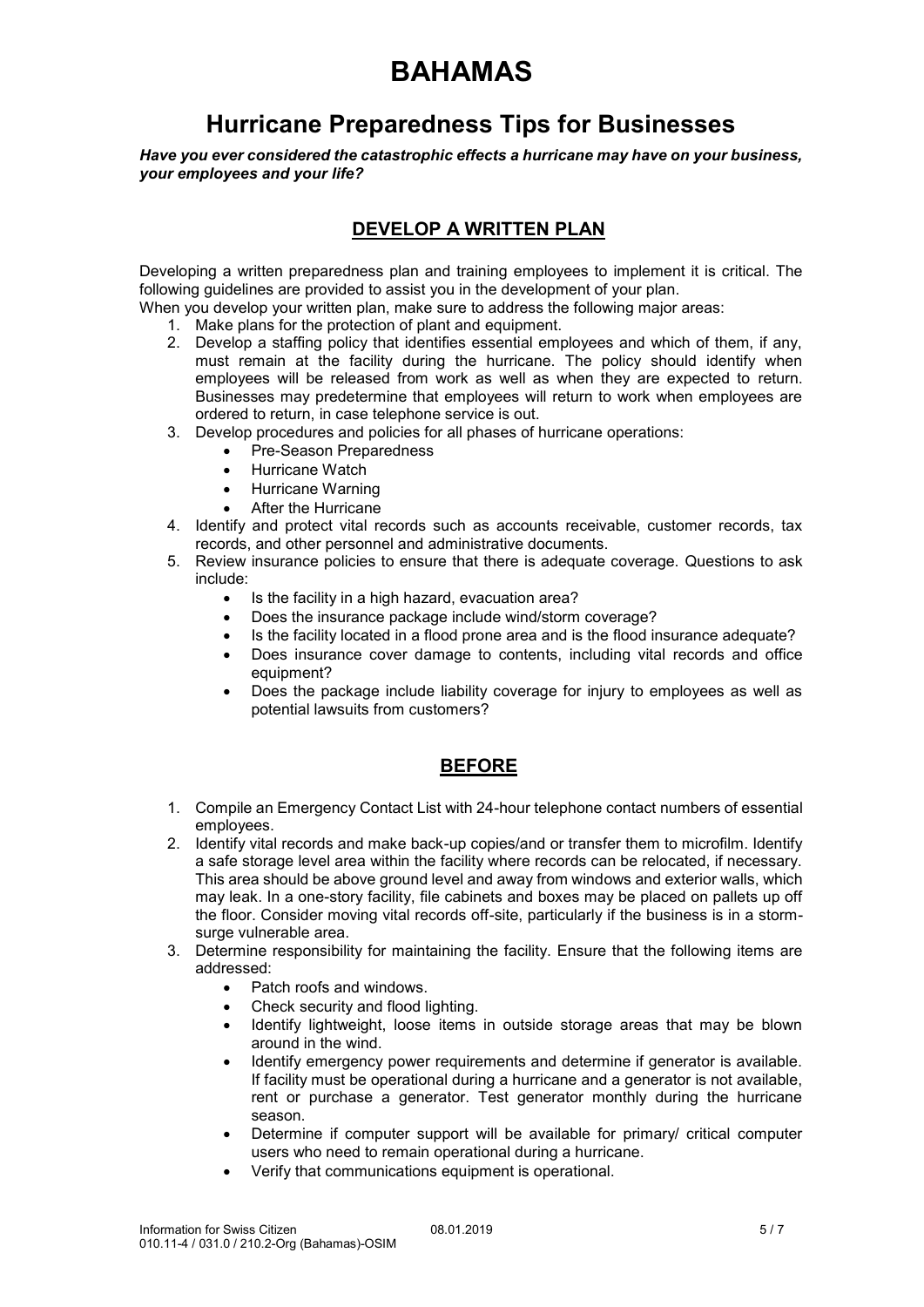- 4. Determine the type and amount of hurricane emergency supplies necessary. All hurricane emergency supplies should be clearly marked and stored in a secure area that is accessible in an emergency. Recommended supplies include:
	- A battery-operated radio or TV (test reception in building).
	- One flashlight per person working during the hurricane.
	- Extra batteries for both radio and flashlights.
	- First-Aid kit.
	- Emergency tool kit, if necessary.
	- Food and water supplies for staff assigned to the facility during the hurricane. Be sure to include needed utensils.
- 5. Provide employees with hurricane preparedness information.

#### **HURRICANE WATCH**

- 1. Secure all doors, windows, and other openings against wind and water.
- 2. Tie down or bring indoors any objects which may be blown about by hurricane winds. Install hurricane shutters, cover windows with boards, or close drapes. If a room must be occupied during the hurricane and window protection is not available, windows may be crisscrossed with tape to slightly reduce flying glass.
- 3. Verify that vital records are in a safe storage area. Files, records, and storage cabinets may be wrapped in plastic for moisture protection. If necessary, temporarily relocate records to a safe storage facility off-site.
- 4. Confirm availability of necessary computer support.
- 5. Ensure that all vehicles are serviced and fueled. Determine where they can be stored to safely weather the storm.
- 6. Inventory hurricane emergency supplies and restock if necessary.
- 7. Dismiss essential employees temporarily so they can secure their personal property before returning to duty.

#### **HURRICANE WARNING**

- 1. Move desks, files, equipment and furniture away from un-shuttered windows. Papers, drawings, etc. should be placed inside files or desks. Wrap office equipment, such as copy machine and computers, in plastic to protect against water damage.
- 2. Dismiss all non-essential personnel.
- 3. Turn off all air conditioners, disconnect electrical equipment, turn off lights.

#### **AFTER THE HURRICANE**

- 1. Assess basic damages at work site including roof, water, damage and broken windows.
- 2. Initiate clean-up of work-site.
- 3. Do not turn on computer equipment if there are indications of low voltage power fluctuations, low air conditioning output, water under raised floor, broken windows or damaged equipment.
- 4. Employees return to work according to staffing schedule.

**Tips by CDEMA Caribbean Disaster Emergency Management Agency** [www.cdema.org](http://www.cdema.org/) **see also US Emergency Management Agency Tips & Kits** www.fema.gov